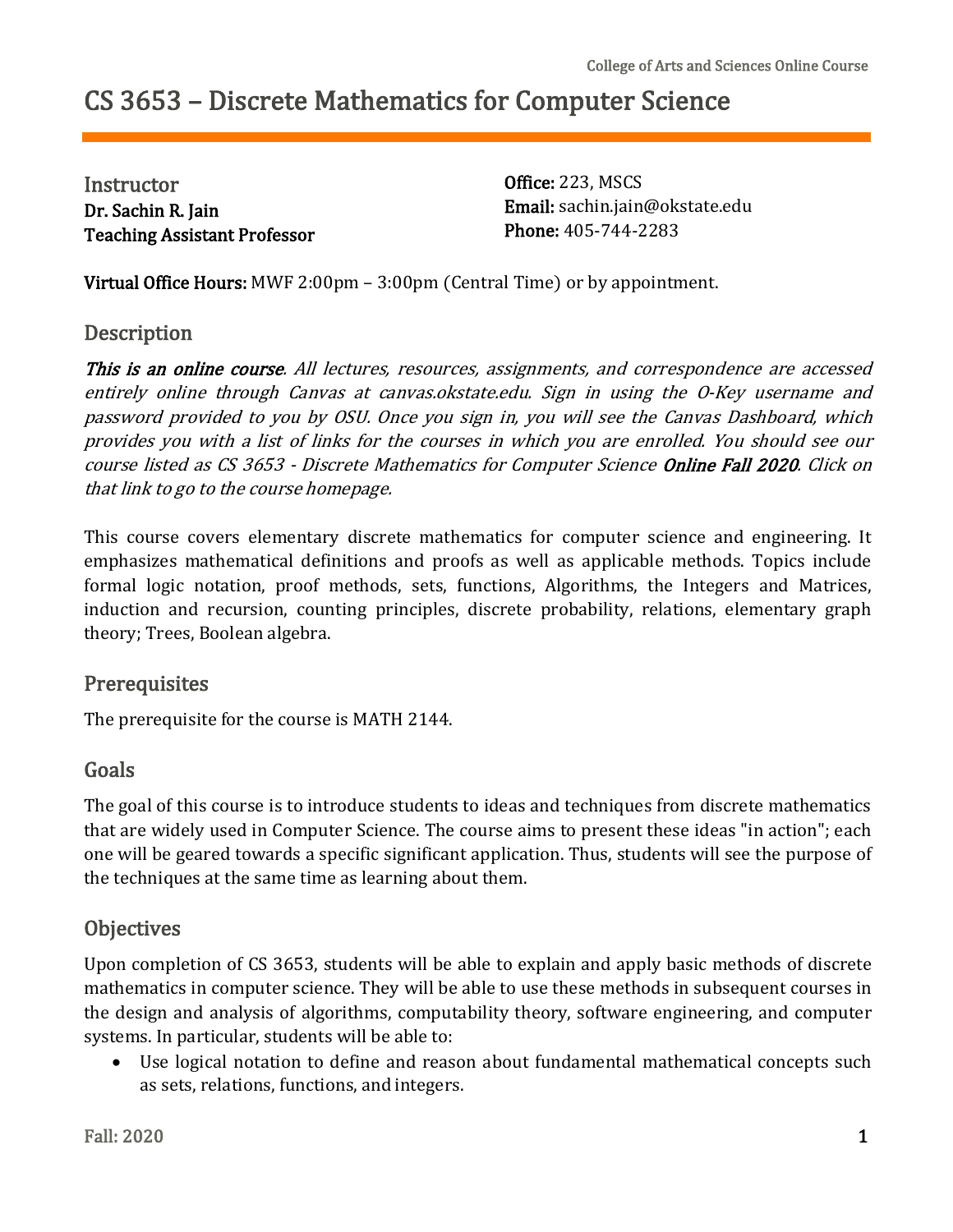- Reason mathematically about basic data types and structures, such as numbers, sets, graphs, and trees used in computer algorithms and systems.
- Evaluate elementary mathematical arguments and identify fallacious reasoning.
- Model and analyse computational processes using analytic and combinatorialmethods.
- Apply principles of discrete probability to calculate probabilities and expectations of simple random processes.
- Apply graph theory models of data structures and state machines to solve problems of connectivity and constraint satisfaction.

# **Textbook**

- Kenneth H. Rosen, "Discrete Mathematics and its Applications", 7 th Ed., McGraw Hills. ISBN: 9780073383095.
- In this particular course an online textbook called zybooks may be used for practice. Following steps may be followed for completing the registration on zybooks:
	- 1. Sign in or create an account at *learn.zybooks.com*
	- 2. Enter zybook code: OKSTATECS3653JainFall2020
	- 3. Subscribe:
		- a. Subscription cost is \$58.
		- b. Students may begin subscribing on Aug 03, 2020.
		- c. The cutoff to subscribe is Nov 21, 2020.
		- d. Subscriptions will last until Dec 18, 2020.

### Instructor Response Time

As this is an online course, it is expected that, all correspondence should be done through Canvas. But, if you need to contact me on an individual basis, the most preferred way is through email. I will try my best to respond you within 24 hours, though sometimes it could be as long as 48 hours or more, especially in case of a weekend or holiday. To ensure that I perceive your email, please make sure to begin the subject line of your email with the course number in square brackets, followed by the message subject; for example:

### [CS 3653] Unable to view grades on Canvas

For those of you located in other than my time zone (Central Time, GMT-6), please be aware that this also may affect the time it takes me to respond to your emails.

Providing grades and/or feedback for assignments may take up to 2 weeks of the assignment due date.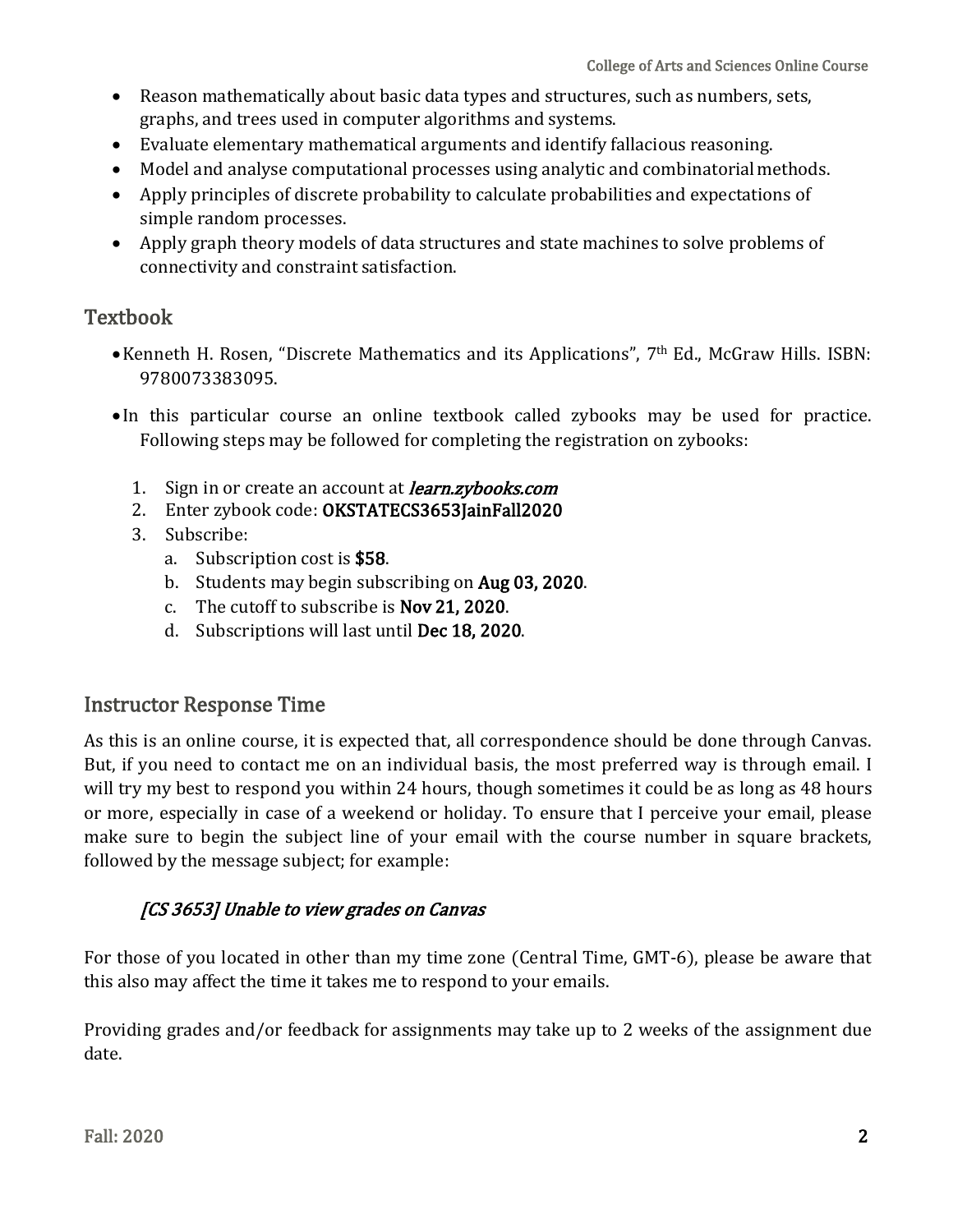# Participation Expectations

Students should expect this course to be more challenging and take a lot of effort. You are going to learn an elementary mathematics course, the only way to become proficient is to do a lot of practice in solving different problems in it.

The typical rule of thumb is that you should expect to spend 2-3 hours for every hour of online class. It is expected that, you should plan to spend 6-9 hours per week on average reading, doing homework and other assignments.

To do well in this course, students are expected to

- Keep up with the course material, including the homework assignments.
- Read or view the instructional material posted to Canvas frequently.
- Ask for help if any of the material covered is not clear.
- Complete the assignments and submit them before their deadlines.
- Regularly check Canvas for announcements.

# Grading Policy

Grades in this course will be calculated according to the completion of following assignments:

| Assignment         | <b>Value in Points</b> | Percentage of Total Grade |
|--------------------|------------------------|---------------------------|
| Homework - Quizzes | 300                    | 30%                       |
| Assignment         | 300                    | 30%                       |
| One Mid-term Exam  | 200                    | 20%                       |
| Final Exam         | 200                    | 20%                       |
| <b>Total</b>       | 1000                   | 100%                      |

Final grades will be assigned according to the following scale:

| Grade | <b>Percentage Earned</b> |
|-------|--------------------------|
| A     | $90 - 100\%$             |
| B     | $80 - 89.99\%$           |
| C     | $70 - 79.99\%$           |
| D     | $60 - 69.99\%$           |
| F     | $0 - 59.99\%$            |

# Homework - Quizzes

There will be Homework - Quizzes after completion of each section / chapter, which will also be completed through the Canvas.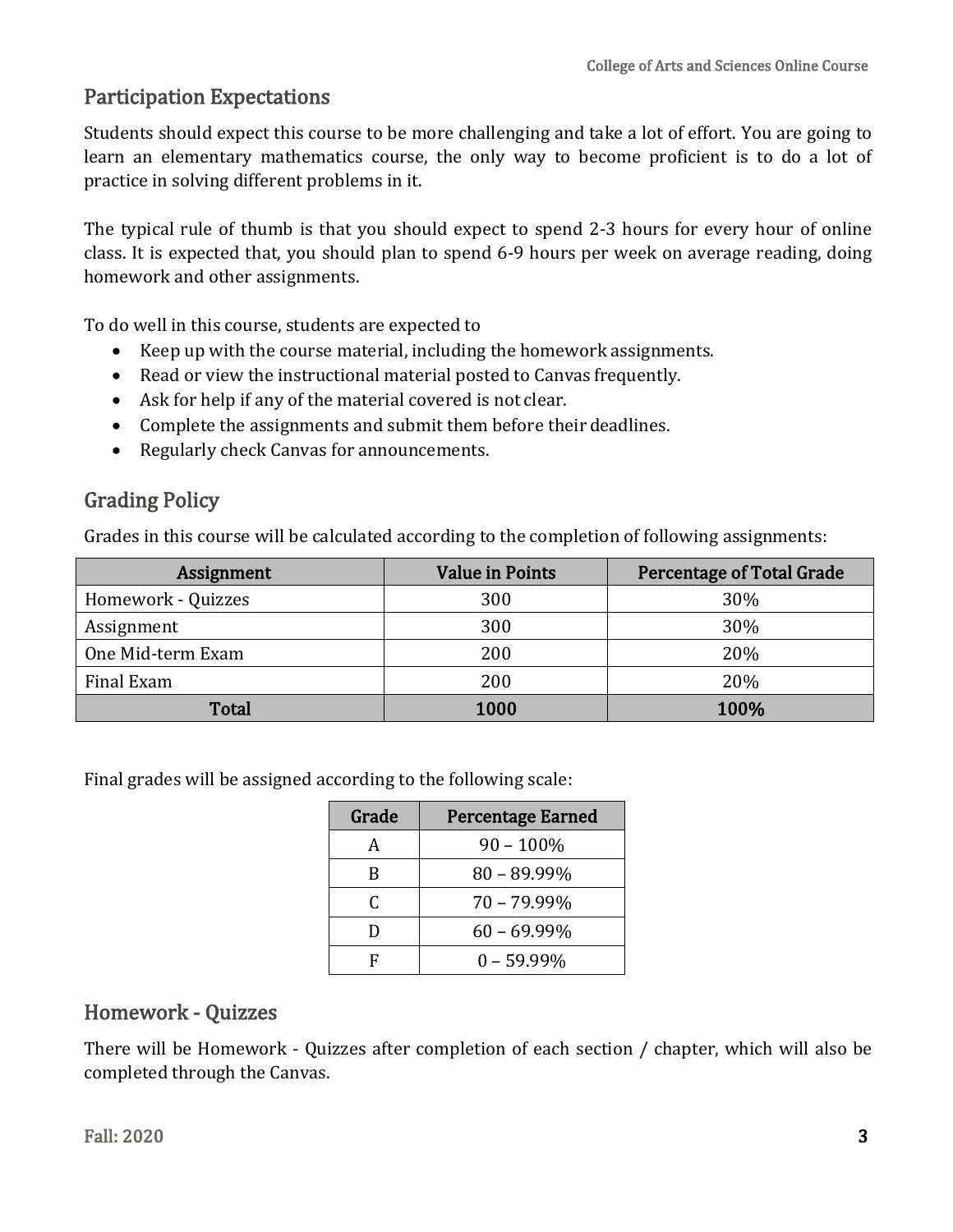### Assignment Descriptions

- All assignments should be submitted ONLY through Canvas.
- As this is a mathematics course, it is expected to submit the scanned copy of hand- written solutions to the assignments.
- 10% penalty of available points per day late. However, you cannot receive negative points for an assignment.
- Not all assignments will be of same complexity.
- An Incomplete assignment will not be considered for grading.
- No make-up exams will be scheduled except in extreme cases.
- If you are going to miss an exam or assignment, contact the instructor inadvance.
- Exceptions can be made if a serious family or personal emergency arises.

### Exams

There will be one midterm exam during the semester and a final exam during finals week; Both exams will be online proctored exams (approx. \$15-20 each) and will be using Examity through Canvas only. You must have a Computer/Laptop with web-cam, microphone, speaker and Internet connection. More information regarding Examity is available on Students Quick Guide on Canvas.

# Collaboration

Discussion of concepts, ideas, and techniques is acceptable. After discussion, each student must write up his/her own solution. Copying another person's work, in part or in whole, is not allowed. Giving another student your work, in part or in whole, is considered cheating as well. If you are unsure whether your collaboration is acceptable, speak with the instructor in advance. Take care that your solutions are not exposed to or by other students.

Students who do not comply with the collaboration policies described above will be assigned sanctions in accordance with OSU policy 2-0822 (Academic Integrity). Depending on the circumstances of the violation, the sanctions may result in a score of zero on an assignment, a final grade of F! for the course, or dismissal from the OSU graduate program. In all instances, the violation will be reported to the appropriate institutional officials.

# Disabilities Act

If any student feels that he/she has a disability and needs special accommodations of any nature whatsoever, the instructor will work with you and Student Disability Services, 315 Student Union, to provide reasonable accommodations to ensure that you have a fair opportunity to perform in this class. Please advise the instructor of such disability and the desired accommodations at some point before, during, or immediately after the first scheduled class period.